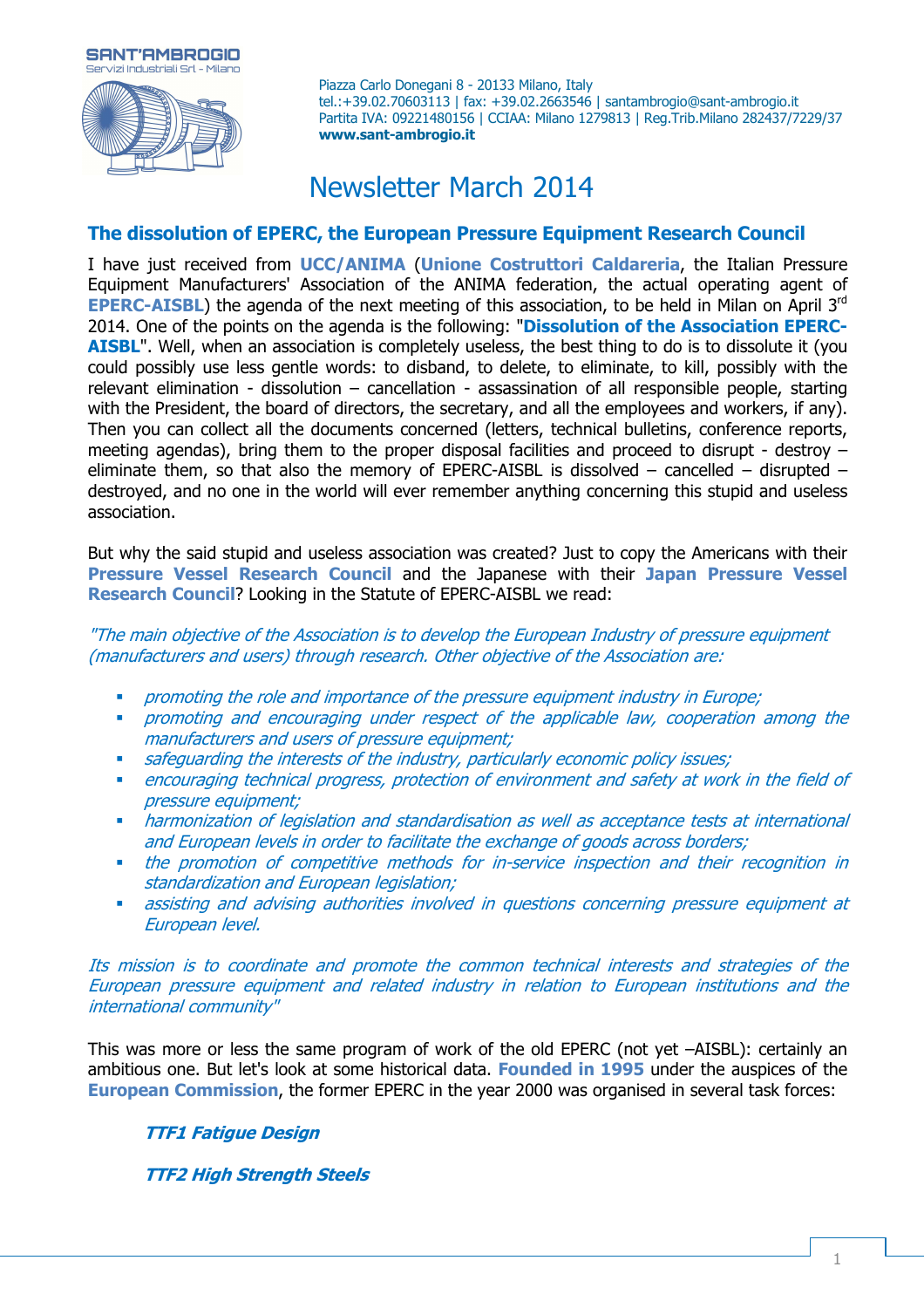

**TTF3 Harmonisation of Inspection Programming in Europe** 

**TTF4 Flanges and Gaskets** 

**TTF5 Service Integrity and Life Extension** 

**TTF6 Tanks for Alternative Fuels** 

#### **TTF7 Hydrogen Damage**

At that time EPERC was only a "de facto" association, and its operating agent was the **Joint Research Centre of the European Commission**. In 2003 EPERC had **more than 300 members** (individuals or organisations). Several technical documents (Bulletins) have been produced in those years, on **Flanges**, **High Strength Steels**, etc. Obviously the entry into force of the Pressure Equipment Directive (2002) has decreased the interest of the Commission in supporting EPERC. Having thus lost also the support of JRC, EPERC was obliged to find volunteers to act as operating agents: the last operating agent of the former EPERC was UCC/ANIMA, who is also the actual operating agent of EPERC-AISBL. **In the general Assembly of December 2007 it was finally decided to transform EPERC from a "de facto" organisation in a "de jure" organisation**, thus creating **EPERC-AISBL (Association Internationale Sans But Lucratif**  according to the Belgian legislation**)**, with a better possibility to manage research projects using the funding provided by the Commission for research activities. This decision was further confirmed in 2009 at Budapest. However no one knows why it took UCC/ANIMA so many years to obtain the recognition of EPERC-AISBL as a legal Belgian entity, which happened officially only in **2011** with the **Royal Decree of October 27th .** Certainly the 3-4 years stop of any activity has caused a fall of interest in many of the original more than 300 members, so that the actual members of EPERC-AISBL (who actually paid the association fee for the first year) are a little bit more than 10 individuals and/or organisations. This fall of interest became evident at the time of the **general assembly of November 2011**, **which never took place**, because almost no one of the members was willing to participate. No further date was fixed for this assembly, no promotional activity was carried out by UCC/ANIMA, no one dared even to ask the members for the payment of the subsequent yearly association fees. So **the first general assembly of EPERC-AISBL, scheduled for the next month of April, will also be the last one**. In this general assembly at the first point of the agenda the members will have to approve the financial statements for the year 2012 (result: loss of 29,83 Euro) and for the year 2013 (result: loss of 29,84 Euro), as well as the budget for 2014 (result: loss of 364,70 Euro, having spent all the amount of the original association fees to pay first the constitution, and then the dissolution of EPERC-AISBL). In other words: sorry gentlemen, it was only a joke.

Who is responsible for this? The actual President Dr. Franco Tartaglino? The 6 directors (including myself)? The President of UCC? The President of ANIMA? The European Commission? The original 300 members? The world crisis? Or it is the fault of the cynical and cheat fate, just to recall a famous sentence of Benito Mussolini?

Well, let's try to be realistic**. The pressure equipment industry** (at least the manufacturing industry) **is quickly moving outside Europe**: even if many important French, German and Italian Pressure Vessel and Boiler makers still exist, many of them have transferred all their manufacturing activities towards countries like India, Saudi Arabia, Kazakhstan, Turkey, etc. Only a few European manufacturers, which make qualified vessels of very peculiar and expensive materials, are insisting in keeping their facilities open. May be we have in Europe still **some important users**, big oil, gas and power generation companies: but how can you pretend that these poor guys are still interested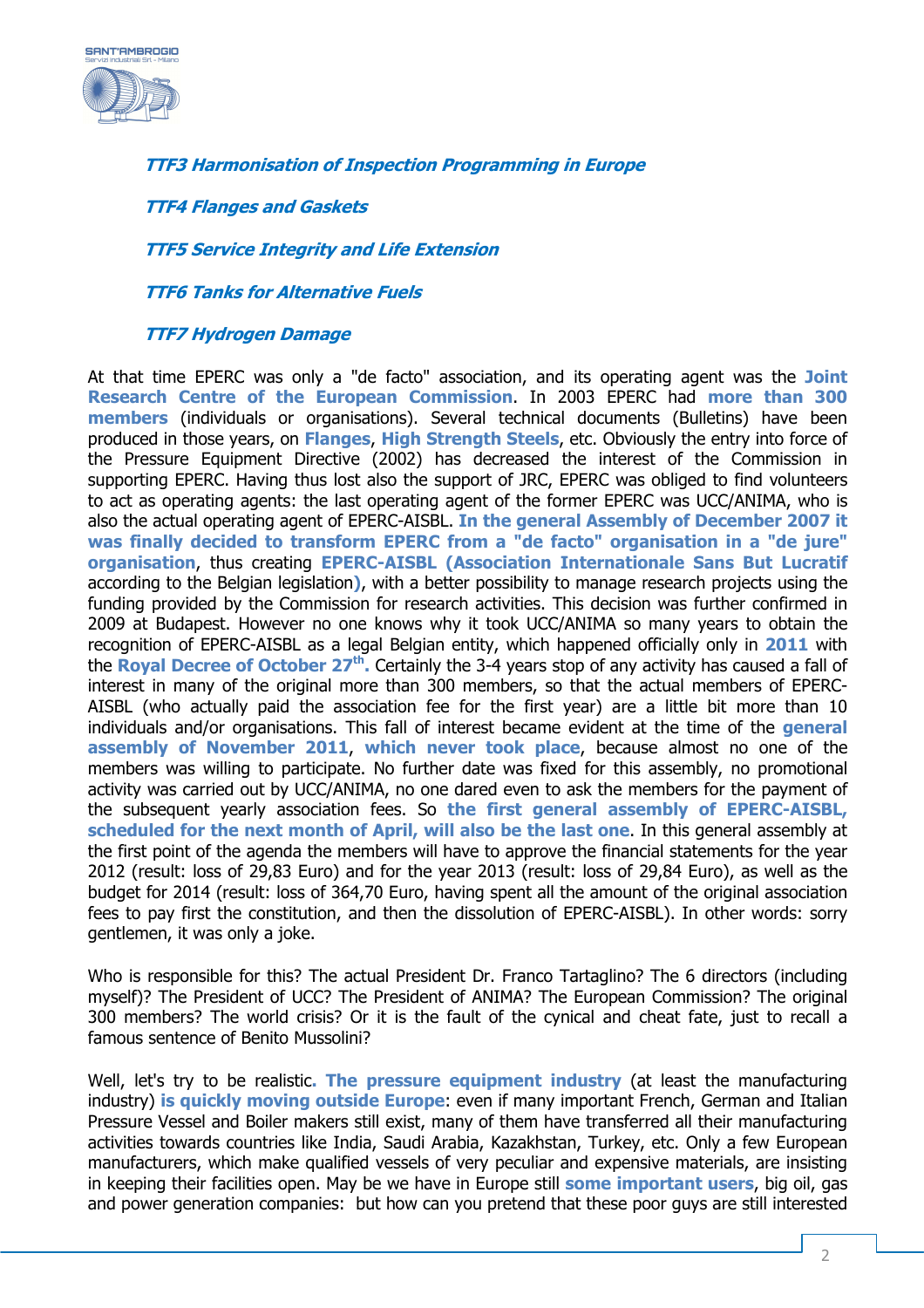

in developing the Pressure Equipment industry in Europe? How can you pretend that they are interested in the research on pressure equipment? And why they should subcontract their relationships with the European Union to an Association like EPERC-AISBL? Each one of them has already very good links with the European Union. At the end, why they should collaborate with European Institutions and Organisations for the growth of the Pressure Equipment sector, having clarified that in this sector in Europe there is no growth at all? And why they should present to the Commission some stupid research project and ask them for funding? Let other countries make their own research projects and let find themselves the proper funding! In Europe we have already **ORGALIME, the European Federation of the Mechanical Industry**, which assures the proper contacts with the Commission. Moreover, we have already **several CEN Technical Committees**, where some experts are amusing themselves in writing the proper EN standards needed for the application of the European Directives (at a really negligible cost, since they are all working for fun). Of course these guys are always complaining that **some kind of theoretical or experimental work in support of the standardization would be needed**, but at the end they will certainly realize that the best thing to do is to go on copying somebody else's standards, leaving the European Commission the possibility of using the money of the European tax payers for more important business.

Of course there is also the possibility that some one of the actual members will come to the assembly to say that he doesn't agree with the dissolution of EPERC-AISBL, may be also proposing a change in the board of directors and a change of the operating agent; or **may be some one of the members of the former EPERC will have some reasonable proposal to keep this organisation alive**. Well, if this is the case, please do something.

> Dr. Fernando Lidonnici Convenor of WG53/CEN TC54

#### **Masterclass - Pressure Vessel and Heat Exchanger Design Using EN 13445.3 in Comparison with the Main International Standards**

A **warm thank** from Piet Verbesselt and myself to all the participants to the Masterclass held in Afflighem (Belgium) on 23rd and 24th October 2013: it is nice to see that there are in Europe **so many young engineers that are still interested in the Pressure Equipment industry**. Many thanks also to **Sirris** for the excellent organisation of this event, that we hope to repeat in the near future also in different European locations.

#### **What's being cooked up?**

Our new software platform **NextGen** (containing already the software to **ASME Section VIII division 1 and 2**) is being implemented with the software according to **EN 13445.3**. Many licensees of the "classic" version of EN 13445.3 have required the **Beta version** of the new software (which has recently been completed with the Heat Exchanger components). We thank all these licensees for the comments they are forwarding, which are precious either for discovering hidden bugs or for the proposed improvements. As already explained in the past newsletters, having a licence of both the ASME programs and EN 13445.3 gives now the possibility, in a vessel which was graphically created and calculated in accordance with **ASME**, **to change the design code from ASME VIII division 1 or division 2 to EN 13445.3 and vice versa**. We are now working to complete the package with **wind and seismic calculations, including of course the**